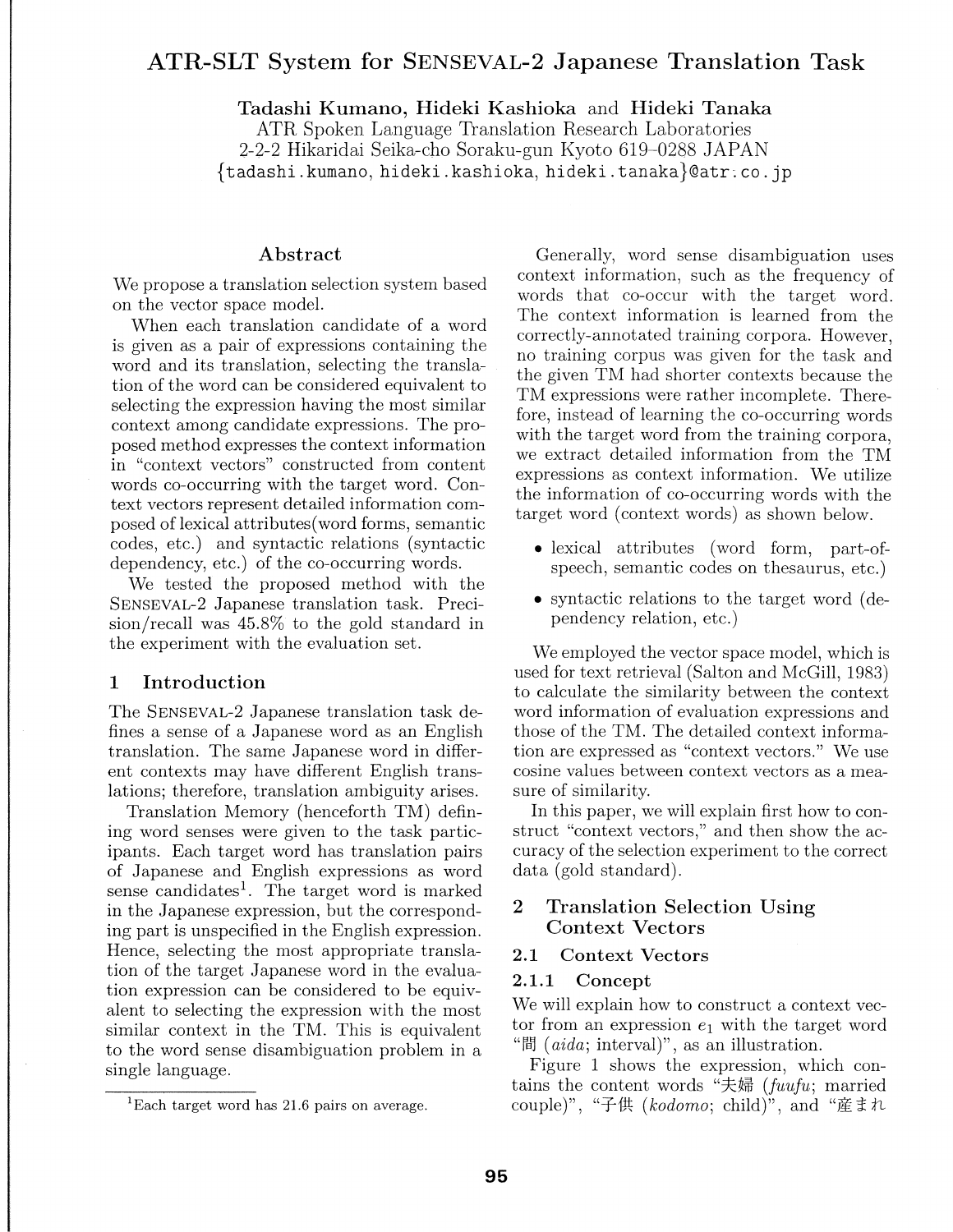| Type of syntactic relationship to the target word                                                                                       |                                                  |    |          |                                                                            |   |                                     |        |                |                      |                                                      |                                   |                     |
|-----------------------------------------------------------------------------------------------------------------------------------------|--------------------------------------------------|----|----------|----------------------------------------------------------------------------|---|-------------------------------------|--------|----------------|----------------------|------------------------------------------------------|-----------------------------------|---------------------|
| WO                                                                                                                                      | modifying target word<br>in case relation:<br>NΟ | N) | $\cdots$ | modified by target word<br>in case relation:<br>WO<br>NΟ<br>Νì<br>$\cdots$ |   |                                     |        | target<br>word | $\sim$ $\sim$ $\sim$ | following<br>words                                   | all context<br>words              |                     |
| fuufu-no aida-ni kodomo-ga umareru<br>夫婦の間に子供が産まれる (a baby is born to the couple)"<br>$(e_1)$ "夫婦の                                      |                                                  |    |          |                                                                            |   |                                     |        |                |                      |                                                      |                                   |                     |
| $\phi$                                                                                                                                  | fuufu                                            | Φ  | Φ        | Φ                                                                          | Φ | $\it{umareru}$                      | φ      | aida           | $\cdots$             | kodomo<br>$\it{umareru}$                             | tuutu<br>kodomo<br>$\it{umareru}$ | $=\mathbf{c}_{e_1}$ |
| shigoto-no aida-wo nutte<br>$minai-ni$<br>iku<br>間を ぬって見舞いに行く (to visit in hospital at the interval during one's work)"<br>$(e_2)$ "仕事の |                                                  |    |          |                                                                            |   |                                     |        |                |                      |                                                      |                                   |                     |
| Φ                                                                                                                                       | shiqoto                                          | Φ  | $\phi$   | nutte                                                                      | Φ | $\phi$                              | $\phi$ | aida           | $\cdots$             | nutte<br>mima<br>iku                                 | shigoto<br>nutte<br>mı<br>iku     | $\mathbf{c}_{e_2}$  |
|                                                                                                                                         | $\lambda_{modifying\_TW}$                        |    | ÷        |                                                                            |   | $\lambda$ <sub>modified_by_TW</sub> |        |                |                      | : $\lambda_{target}$ : $\cdots$ : $\lambda_{follow}$ | $\Lambda_{all}$                   |                     |

Table 1: Context Vectors Construction

The ratio of vector components for each word attribute

 $\delta$  (*umareru*; be born)", and shows that the phrases containing these content words have some syntactic dependencies.

We then prepare a table that enumerates all possible syntactic relations between target word and context words, as in Table 1. For each expression, we then insert corresponding words to the column for each syntactic relation. For example, the row for  $e_1$  of Table 1 can be obtained by the enumeration of expression  $e_1$ . If a syntactic relation is applicable to several words, such as the relation "following words" in Table 1, all of them are enumerated in the same column. If no content word comes under the syntactic relation, it is assigned empty  $(\phi)$ .

Each row of the table is designated a "context" vector"  $c_e$  of a corresponding expression  $e$ .

#### **Calculation of Context Vectors**  $2.1.2$

In the preceding section, the table was explained as if it had context words in its elements, but "word attribute vectors" of context words are assigned to them practically. Hence, context vectors are the conjunctions of "word attribute vectors." Each word attribute vector  $a_w$  of a word w expresses lexical attributes of  $w$ , such as POS or semantic code. Word attribute vectors have a fixed dimension number, and each ele-

|                            | couple            | between | child             | is born )      |
|----------------------------|-------------------|---------|-------------------|----------------|
|                            | $\mu$ u $\mu$ -no |         | aida-ni kodomo-ga | $\it{umareru}$ |
| Expression: 夫婦 の           |                   |         | 問に 子供が            | 産まれる           |
| Syntactic<br>Dependencies: | NO.               |         | ΝI                | GΑ             |

Figure 1: Syntactic Dependencies in Expression  $e_1$ 

ment has a non-negative value. The procedure for constructing word attribute vectors will be described below in Section 2.1.3.

When several context words fall under the same syntactic relation like kodomo and *umareru* as we can see in the "following words" relation in Table 1, the word vectors assigned to the relation is calculated by selecting the maximum value for every vector component among values of all words in that relation. The calculation named vecmax is defined as follows:

$$
\operatorname*{vecmax}_{i=1...m} \mathbf{a}_i = (b_1, b_2, \ldots, b_n),
$$

where

$$
\begin{cases}\n\mathbf{a}_i \text{ is a } n\text{-dimensional vector,} \\
a_{ij} \text{ is a } j\text{-th element of vector } \mathbf{a}_i, \text{ and} \\
b_j = \max_{i=1...m} a_{ij}.\n\end{cases}
$$

When joining word attribute vectors into a context vector, each word attribute vector is given a weight in order to get a certain ratio of vector components for each syntactic relation. This is necessary to specify the degree of the contribution to the context vectors according to the type of syntactic relation. For example, assuming that the ratio of the vector components is specified using  $\lambda_{sun\_rel}$  (syn\_rel denotes a specific syntactic relation type) as shown in Table 1, the context vector  $\mathbf{c}_{e_1}$  of the expression  $e_1$  will be calculated as follows:

$$
\begin{array}{rcl}\n\mathbf{c}_{e_1} & = & \cdots \; \oplus \; \lambda_{\text{modifying\_TW}} \cdot \frac{\mathbf{a}_{\text{f}uufu}}{|\mathbf{a}_{\text{f}uufu}|} \; \oplus \; \cdots \\
& \oplus \; \lambda_{\text{modified\_by\_TW}} \cdot \frac{\mathbf{a}_{\text{umarer}u}}{|\mathbf{a}_{\text{umarer}u}|} \; \oplus \; \cdots\n\end{array}
$$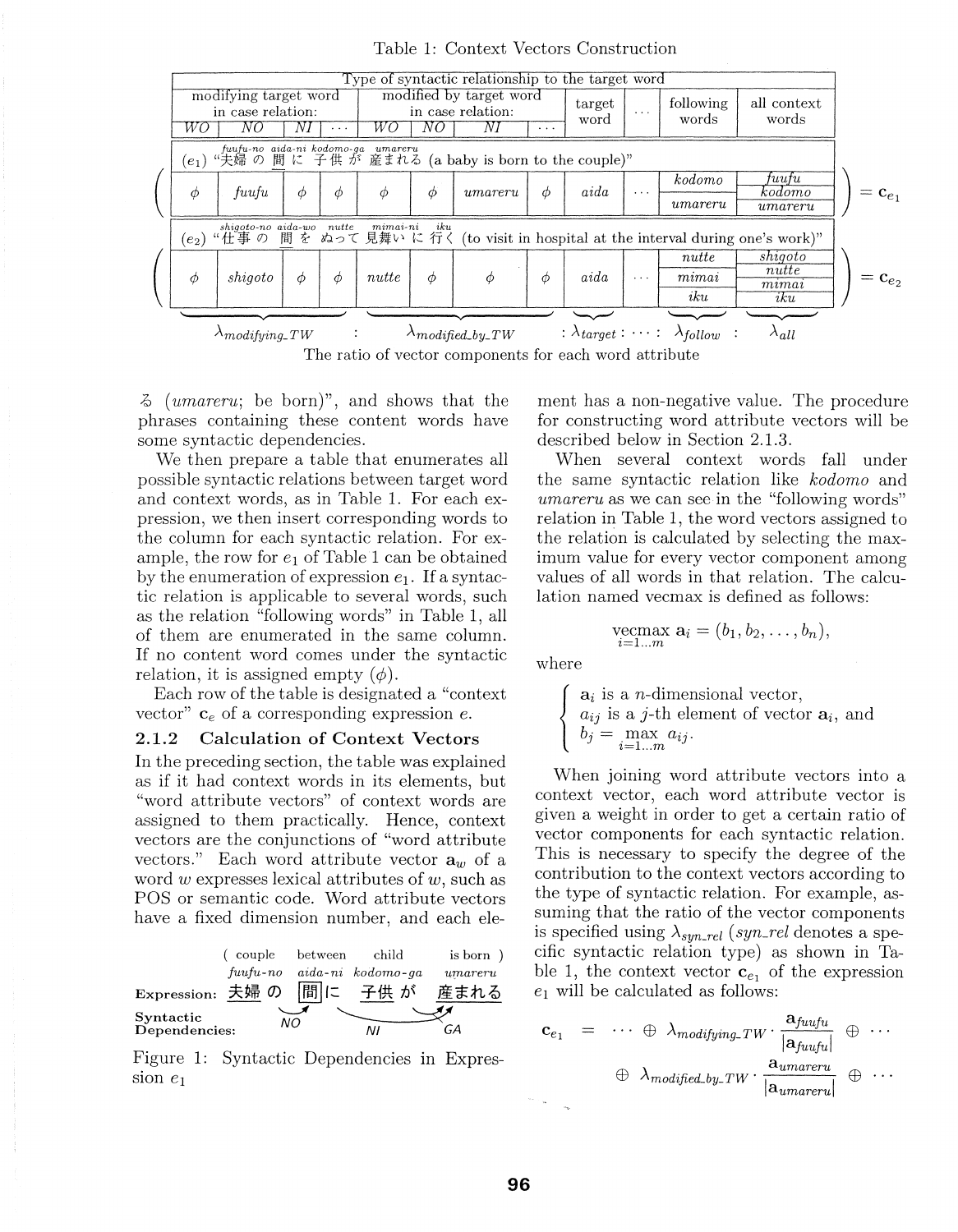|                                                                  |      | Type of syntactic attribute |                  |                           |          |   |                  |                                              |      |                  |          |                 |              |          |  |
|------------------------------------------------------------------|------|-----------------------------|------------------|---------------------------|----------|---|------------------|----------------------------------------------|------|------------------|----------|-----------------|--------------|----------|--|
|                                                                  |      | Emergent Form               |                  |                           |          |   | Pronunciation    |                                              |      |                  |          |                 | POS          |          |  |
| 夫婦<br>産まれる<br>子供<br>$\cdots$                                     |      |                             |                  | tu-u-tu                   | ko-do-mo |   | $u$ -ma-re-ru    | $\cdots$                                     | noun | verb             | $\cdots$ |                 |              |          |  |
|                                                                  |      | $\eta_{e\_form}$            |                  |                           |          | U | $\eta_{e\_pron}$ |                                              |      |                  |          | $\eta_{pos}$    |              | 0        |  |
| $\mathbf{a}_{\textit{fuufu}} = \ \mathbf{a}_{\textit{kodomo}} =$ |      |                             | $\eta_{e\_form}$ |                           |          | 0 |                  | $\eta_{e\_pron}$                             |      |                  |          | $\eta_{pos}$    |              | 0        |  |
| $\mathbf{a}_{\textit{umareru}} =$                                |      |                             |                  | $\eta_{e_{\text{-}}form}$ |          | 0 | 0                |                                              |      | $\eta_{e\_pron}$ |          |                 | $\eta_{pos}$ | 0        |  |
|                                                                  |      |                             |                  |                           |          |   |                  | Type of syntactic attribute<br>Semantic Code |      |                  |          |                 |              |          |  |
|                                                                  | N86. | N85.                        | 4                | N72                       | NЭ       |   | N3<br>Ν4         | ΝŻ                                           |      | Р26              |          | P <sub>16</sub> |              | $\cdots$ |  |

Table 2: Constructing Word Attribute Vectors



 $\begin{array}{c|cc} 0&0&\frac{\eta_{sem}}{\sqrt{7}}&\frac{\eta_{sem}}{\sqrt{2}}&\frac{\eta_{sem}}{\sqrt{7}}&\frac{\eta_{sem}}{\sqrt{7}}\ \hline \textbf{11} &\frac{\eta_{sem}}{\sqrt{7}}&\frac{\eta_{sem}}{\sqrt{7}}&\frac{\eta_{sem}}{\sqrt{7}}\ \hline \textbf{12} &\frac{\eta_{sem}}{\sqrt{9}}&\frac{\eta_{sem}}{\sqrt{9}}&\frac{\eta_{sem}}{\sqrt{9}}&\frac{\eta_{sem}}{\sqrt{9}} \end{array}$ 

 $0 \quad 0 \quad 0 \quad 0 \quad 0 \quad 0$ 

 $\sqrt{9}$   $\sqrt{9}$   $\sqrt{9}$   $\sqrt{9}$   $\sqrt{9}$ 

#### 2.1.3 Word Attribute Vectors

For lexical attributes, we prepare another table similar to that for context words described in the previous section. Table 2 shows that the table enumerates attributes for all words appearing for each lexical attribute. For each word, values are assigned to the column corresponding to the lexical attribute. The value zero is assigned to the column when the lexical attribute is not applicable to the word. In Table 2, the lexical attributes of each context word in expression  $e_1$  are expressed in each row. The row is called "word lexical attributes"  $a_w$  of the corresponding word *w.* 

We employ the semantic codes of a Japanese thesaurus as the semantic attributes. A semantic code may have superordinates because a thesaurus represents semantic relations on the hierarchical tree structure. For example, the word *fuufu* has semantic codes on seven levels, from "Noun 74" on the leaf node to "Noun 1" on the top, in the thesaurus "Nihongo Goi Taikei (Ikehara et al., 1997)" that we used. We treat all semantic codes as semantic attributes of word attribute vectors, and assign values to the corresponding elements equally.

Each lexical attribute of a word attribute vector should be assigned a value, the ratio of component vectors for each word lexical attribute being the specific value  $\eta_{word\_attr}$  (*word\_attr* denotes a specific word attribute type) in Table 2. Semantic attributes may have multiple components to be assigned values, each component should be normalized by the number of the components (See Table 2).

;Jf :]!!' 7 0 0 0 0 <sup>0</sup> ~ !jf1 ~ 0 0 0 0 <sup>0</sup>  $\begin{array}{|c|c|c|c|c|c|c|c|}\hline 0 & 0 & 0 & \frac{\eta_{sem}}{\sqrt{4}} & \frac{\eta_{sem}}{\sqrt{4}} & \frac{\eta_{sem}}{\sqrt{4}} & \frac{\eta_{sem}}{\sqrt{4}} & 0 \\\hline \end{array}$ 

### 2.2 Translation Selection

To select an appropriate translation for an evaluation expression containing a target Japanese word, we need to compare the context vector of the evaluation expression with the context vectors of all candidate Japanese expressions in the TM. We then choose the candidate whose cosine value to the context vector of the evaluation expression is the maximum.

Each expression should have a unique context vector in order to compare context vectors. But context words, like target words, have ambiguity, and they have several candidates for semantic codes in the thesaurus. It seems unacceptable that the method requires disambiguation of context words before disambiguation of the target word. Therefore, we decided not to disambiguate context words before constructing the context vector. Instead, we construct "context vector candidates" from all combinations of the context word candidates. All combinations of the context vector candidates are used for calculating similarity, and the combination that has the maximum value is selected as the pair of the evaluation and the TM expressions. We can resolve ambiguity of context words when selecting the translation of the target word.

# 3 Description of Participating System

### 3.1 Resources, etc.

Our system used the following resources in addition to the given TM and evaluation set.